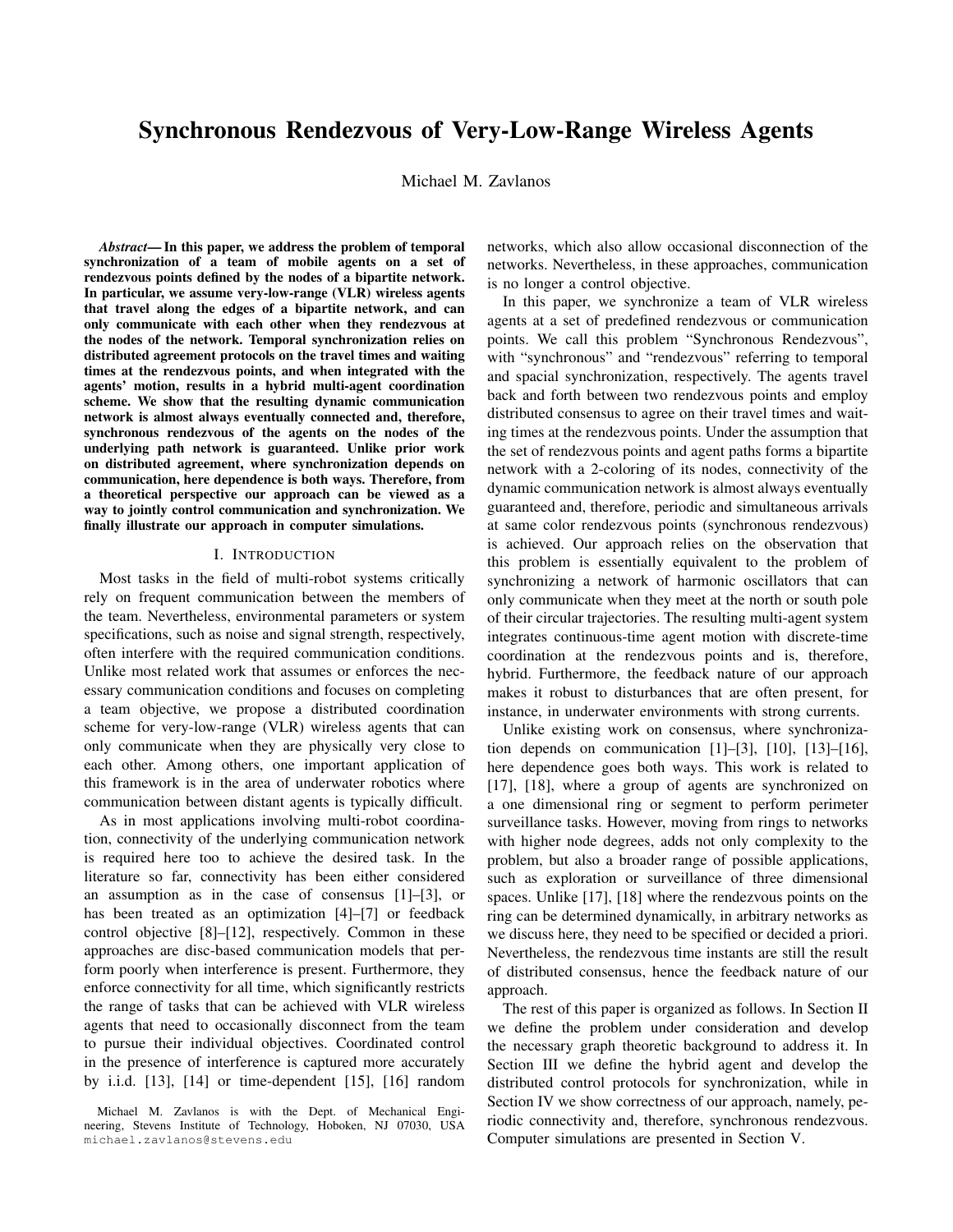

Fig. 1. Path network  $\mathcal{G}_P$  embedded in  $\mathbb{R}^2$  with  $n = 7$  agents traveling along its links (dashed lines). Rendezvous points are denoted with squares, while agents are denoted with circles.

### II. PROBLEM DEFINITION

Consider a set of  $r > 0$  distinct *rendezvous* points in  $\mathbb{R}^d$ and denote by  $v_i \in \mathbb{R}^d$  the coordinates of rendezvous point *i*. Let also  $\gamma_{ij} : [0, 1] \to \mathbb{R}^d$  denote a smooth curve, or *path*, joining rendezvous points i and j such that  $v_i = \gamma_{ij}(0)$  and  $v_j = \gamma_{ij}(1)$ . The union of rendezvous points and paths gives rise to a *path* network  $\mathcal{G}_P = (\mathcal{V}_P, \mathcal{E}_P)$  consisting of a set  $V_P = \{1, \ldots, r\}$  of nodes indexed by the set of rendezvous points and a set of links  $\mathcal{E}_P \subseteq \mathcal{V}_P \times \mathcal{V}_P$  associated with paths between rendezvous points such that  $(i, j) \in \mathcal{E}_P$  if and only if the path  $\gamma_{ij}$  exists. We assume that  $\mathcal{G}_P$  is an undirected network, i.e.,  $(i, j) \in \mathcal{E}_P$  whenever  $(i, j) \in \mathcal{E}_P$ . Any pair of nodes  $i, j \in V_P$  that are joined by a link  $(i, j) \in \mathcal{E}_P$  are called adjacent or neighbors in  $\mathcal{G}_P$ . Hence, we can define the set of neighbors of node *i* by  $\mathcal{N}_P^i \triangleq \{j \in \mathcal{V}_P : (i,j) \in \mathcal{E}_P\}.$ 

Consider further a group of  $n = |\mathcal{E}_P|$  agents associated with the links in  $\mathcal{E}_P$  and let  $x_{ij}(t) \in \mathbb{R}^d$  denote the position of agent  $a_{ij}$  at time  $t > 0$ .<sup>1</sup> We assume that every agent  $a_{ij}$ can travel along the curve  $\gamma_{ij}$  with velocity (Fig. 1)

$$
\dot{x}_{ij}(t) = u_{ij}(t) \in T_{x_{ij}(t)} (\gamma_{ij} \backslash \partial \gamma_{ij}),
$$

where  $T_{x_{ij}(t)} (\gamma_{ij} \delta \gamma_{ij})$  is the tangent space of  $(\gamma_{ij} \delta \gamma_{ij})$ at  $x_{ij}(t)$  and  $\partial \gamma_{ij} = \{v_i, v_j\}$  denotes the boundary of the curve  $\gamma_{ij}$ . Also, we assume that the agents can only communicate with each other when they physically meet at common rendezvous points. We call such agents, very-lowrange (VLR) wireless agents. Therefore, we can define a dynamic *agent* communication network  $\mathcal{G}_A(t) = (\mathcal{V}_A, \mathcal{E}_A(t)),$ where  $V_A = \{1, \ldots, n\}$  is the set of nodes indexed by the set of agents and  $\mathcal{E}_A(t) \subseteq \mathcal{V}_A \times \mathcal{V}_A$  is the set of

<sup>1</sup>Since  $\mathcal{G}_P$  is undirected, the order of the indices in  $a_{ij}$  or  $x_{ij}(t)$  does not matter. Also,  $|\mathcal{E}_P|$  indicates the cardinality of the set  $\mathcal{E}_P$ .



Fig. 2. Path network on three nodes, on which it is impossible to achieve simultaneous rendezvous of the agents at the rendezvous points so that they are all full or empty.



Fig. 3. Partition of the nodes of the bipartite network in Fig. 1 into two disjoint sets  $U_1$  and  $U_2$  containing red and blue nodes, respectively. Periodic synchronization in Definition 2.1 is equivalent to all agents periodically switching between the sets  $U_1$  and  $U_2$ .

communication links such that  $(a_{ij}, a_{ik}) \in \mathcal{E}_A(t)$  if and only if  $x_{ij}(t) = x_{ik}(t) = v_i$ , where  $i \in V_P$ . Similarly, we can define the set of neighbors of agent  $a_{ij}$  at time  $t > 0$ by  $\mathcal{N}_A^{ij}(t) \triangleq \{a_{ik} \in \mathcal{V}_A : (a_{ij}, a_{ik}) \in \mathcal{E}_A(t)\}\.$  Then, the problem addressed in this paper can be stated as follows:

*Problem 1:* For any initialization  $(x_{ij}(0), u_{ij}(0))$  of n agents on a connected bipartite path network  $\mathcal{G}_P$ , derive distributed controllers  $u_{ij}(t)$  that *synchronize rendezvous* of the agents at the rendezvous points  $V_P$ .

In the rest of this section we define the notion of synchronous rendezvous and show that *connectivity* and *bipartiteness* of the path network are necessary conditions for synchronization. In particular, we have the following definition:

*Definition 2.1 (Synchronous rendezvous):* Let  $n_i(t)$   $\triangleq$  ${a_{ij} \in V_A : x_{ij}(t) = v_i}$  denote the number of agents that are at rendezvous point  $i \in V_P$  at time  $t > 0$ . We say that a set of n agents rendezvous synchronously on a path network  $\mathcal{G}_P$  if for all  $i \in \mathcal{V}_P$ :

$$
n_i(t) \in \begin{cases} \{0, |\mathcal{N}_P^i|\}, & \text{if } t = \tau, 2\tau, 3\tau, \dots \\ \{0\}, & \text{otherwise} \end{cases}
$$

,

where  $\tau > 0$  denotes the period of synchronization.

In other words, Definition 2.1 implies that all agents simultaneously and periodically visit the rendezvous points and when this happens, every rendezvous point is either *empty* (no agents present) or *full* (all agents present). Clearly, this notion of synchronization is not possible for arbitrary path networks as shown in Fig. 2. However, it is possible for bipartite path networks (Fig. 3) as we show next [19]:

*Definition 2.2 (Bipartite graphs):* A graph is called bipartite if its nodes can be divided into two disjoint sets  $U_1$  and  $U_2$  such that every link connects a node in  $U_1$  to a node in  $U_2$ . Equivalently, a bipartite graph is a graph that does not contain any odd-length cycles, i.e., odd numbers of nodes connected in closed chains.

It is easy to see that the path network being bipartite is a necessary condition for synchronous rendezvous. For this we employ the following definition of graph coloring [19]:

*Definition 2.3 (Graph coloring):* Graph coloring is the labeling of a graph's nodes with colors so that no two nodes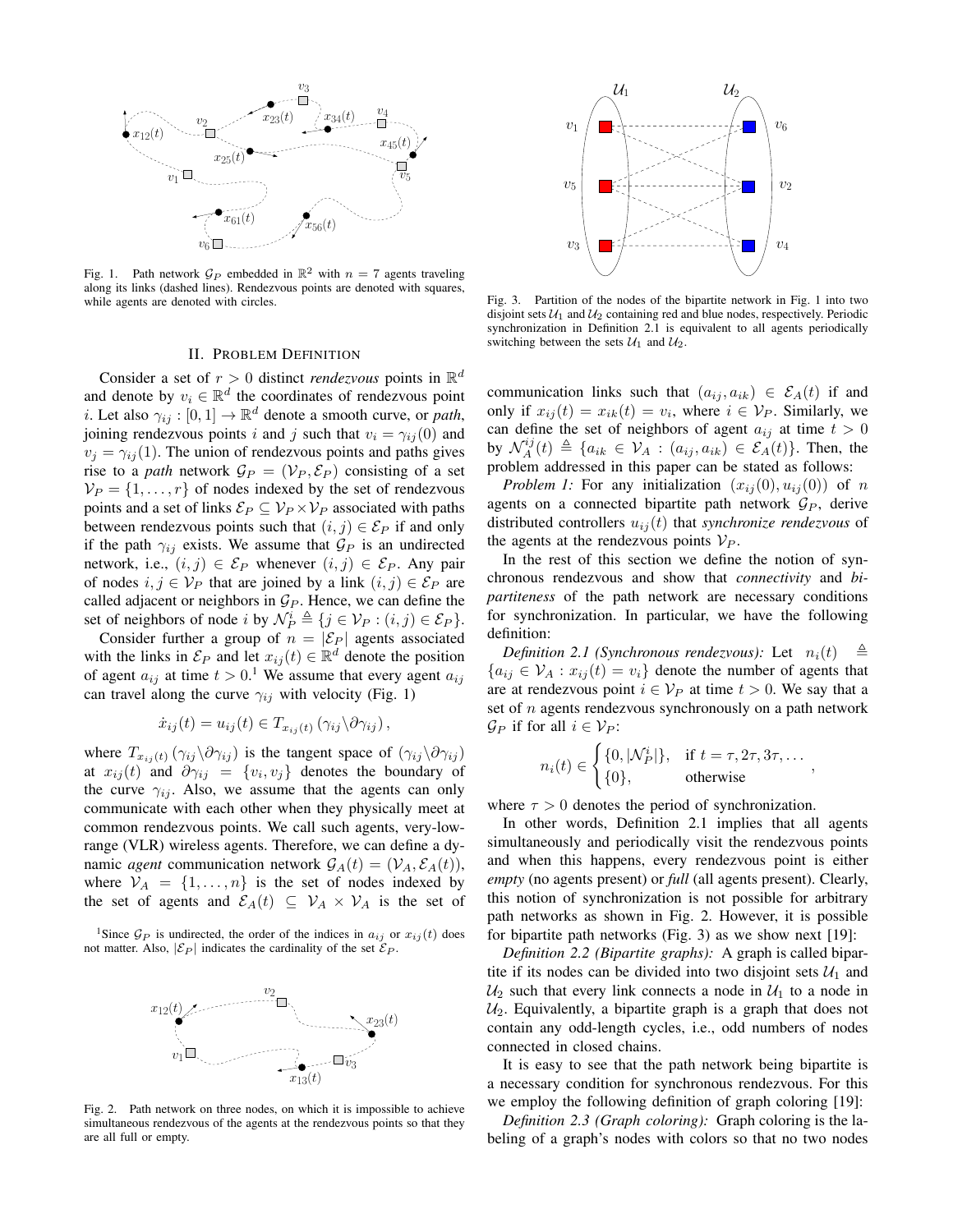

Fig. 4. Four agents traveling along the links of a cyclic path network on four nodes. For unbounded waiting times at all nodes and clockwise initialization of the agent velocities, all agents  $a_{14}$ ,  $a_{12}$ ,  $a_{23}$  and  $a_{34}$  will end up at nodes 1, 2, 3 and 4, respectively, waiting indefinitely for a neighbor to arrive. Therefore, the system will deadlock. However, for bounded waiting times at the red nodes, agents  $a_{14}$  and  $a_{23}$  will eventually leave and meet with agents  $a_{34}$  and  $a_{12}$ , respectively, that have been waiting at the blue nodes 2 and 4.

sharing the same link have the same color. A coloring using at most  $k$  colors is called a  $k$ -coloring.

A graph that can be assigned a  $k$ -coloring is called  $k$ colorable. A subset of nodes assigned to the same color is called a color class, and every such class forms an independent set. Therefore, a k-coloring is equivalent to a partition of the node set into  $k$  independent sets, which implies that the terms  $k$ -partite and  $k$ -colorable are equivalent. It follows that the only 1-colorable graphs are the linkless graphs, while the only 2-colorable graphs are the bipartite graphs including trees and forests. Since all agents can only rendezvous with other agents at either one of their two adjacent rendezvous points in  $\mathcal{G}_P$ , synchronous rendezvous can be equivalently though of as simultaneous and periodic rendezvous of all agents at the same color of a 2-colorable graph (Fig. 3). Therefore, a necessary condition for synchronous rendezvous is that the path network is 2-colorable, or bipartite.

Finally, as in all literature on synchronization and consensus [1]–[3], connectivity of the agent network  $\mathcal{G}_A(t)$  over time is necessary here too.<sup>2</sup> However, in our framework connectivity can only be periodic due to periodic communication at the rendezvous points and depends on both the distributed controllers and the structure of the path network. In the following section we show that as long as the path network  $\mathcal{G}_P$  is bipartite and connected such controllers exist and we are able to explicitly characterize them.

## III. DISTRIBUTED COORDINATION

As discussed in Section II, let  $\mathcal{G}_P$  denote a bipartite path network and assume a 2-coloring of its nodes as in Definition 2.3. Assume that  $\mathcal{G}_P$  is embedded in  $\mathbb{R}^d$  and that the paths  $\gamma_{ij}$  between adjacent rendezvous points  $i, j \in V_P$ are straight lines. Consider finally  $n$  agents traveling back and forth along the links of  $\mathcal{G}_P$  and let  $2\tau_{ij} > 0$  denote the *period* of motion of agent  $a_{ij}$ , i.e., the time required for agent  $a_{ij}$  to travel from point i to point j and back. For simplicity, we assume constant agent speed so that

$$
\dot{x}_{ij} = \frac{(-1)^{I[j \to i]}}{\tau_{ij}} \frac{v_i - v_j}{\|v_i - v_j\|_2},\tag{1}
$$

<sup>2</sup>We say that a network is connected if there exists a sequence of distinct adjacent nodes (a chain) between any two of its nodes.

where  $I[j \rightarrow i] \in \{0, 1\}$  is an indicator function such that

$$
I[j \to i] = \begin{cases} 1, & \text{if direction of motion is from } j \text{ to } i \\ 0, & \text{otherwise} \end{cases}
$$

.

Since coordination only takes place when agents meet at a rendezvous point, we introduce a waiting time  $w_{ij} > 0$ that starts ticking once agent  $a_{ij}$  has arrived to one of its two adjacent rendezvous points  $i$  or  $j$ . If the waiting times can be unbounded, i.e., if the agents can wait at the rendezvous points until all neighbors have arrived and the nodes are full, then the system could easily deadlock for certain initializations of the agent velocities, as shown in Fig. 4. To address this challenge, we assume bounded waiting times at the *red* rendezvous points and unbounded waiting times at the *blue* ones. Then, deadlocks as the one shown in Fig. 4 can be avoided, since agents at red nodes will eventually leave and meet with their neighbors at the blue nodes. Besides resolving deadlocks, this construction also ensures connectivity at the blue nodes, i.e., information propagation along every direction/link adjacent to these nodes. Clearly, connectivity at the red nodes *infinitely often* is then sufficient for connectivity of the agent network  $\mathcal{G}_A(t)$  over time. In view of this observation, we restrict communication to connected, namely, full nodes. In other words, even though agents might be waiting at red nodes, communication does not take place unless these nodes are full.

### *A. The Hybrid Agent*

With the above terminology, we can now propose a hybrid controller for agent  $a_{ij}$  (Fig. 5). In particular, for any initialization  $(x_{ij}(0), \dot{x}_{ij}(0), \tau_{ij}(0))$  of agent  $a_{ij}$  on the link  $(i, j) \in \mathcal{E}_P$ , the agent enters a "Travel" mode where it moves towards either one of its red or blue adjacent rendezvous points with constant speed according to equation  $(1)$ .<sup>3</sup> Once agent  $a_{ij}$  has arrived at a rendezvous point, then if this node is red, i.e., if  $x_{ij}(t) = v_j$ , it enters a "Red" mode where it waits until either the node is full, i.e., until  $n_j(t) = |\mathcal{N}_P^j|$ , or until it has waited for longer than a fraction of its period, i.e., until  $w_{ij}(t) = \delta \tau_{ij}(t)$  with  $0 < \delta < 1$ . If the red node becomes full before the waiting time reaches its threshold, then all neighbors communicate their periods and average their values according to the following discrete-time consensus update

$$
\tau_{ij}(t) = \frac{1}{|\mathcal{N}_P^j(t)| + 1} \sum_{k \in \mathcal{N}_P^j} \tau_{kj}(t).
$$
 (2)

and enters again the "Travel" mode, this time moving towards the blue rendezvous point. $4$  On the other hand, if the waiting time reaches its threshold before the red node is full, then agent  $a_{ij}$  leaves the node without performing any updates and enters a "Fast Travel" mode where it moves fast towards the blue rendezvous point to make up for the

<sup>&</sup>lt;sup>3</sup>Without loss of generality, assume that node  $i$  is blue and node  $j$  is red.

<sup>&</sup>lt;sup>4</sup>Note that the objective of the averaging rule (2) is that all agents eventually have the same period and rendezvous simultaneously at the nodes of  $\mathcal{G}_P$ .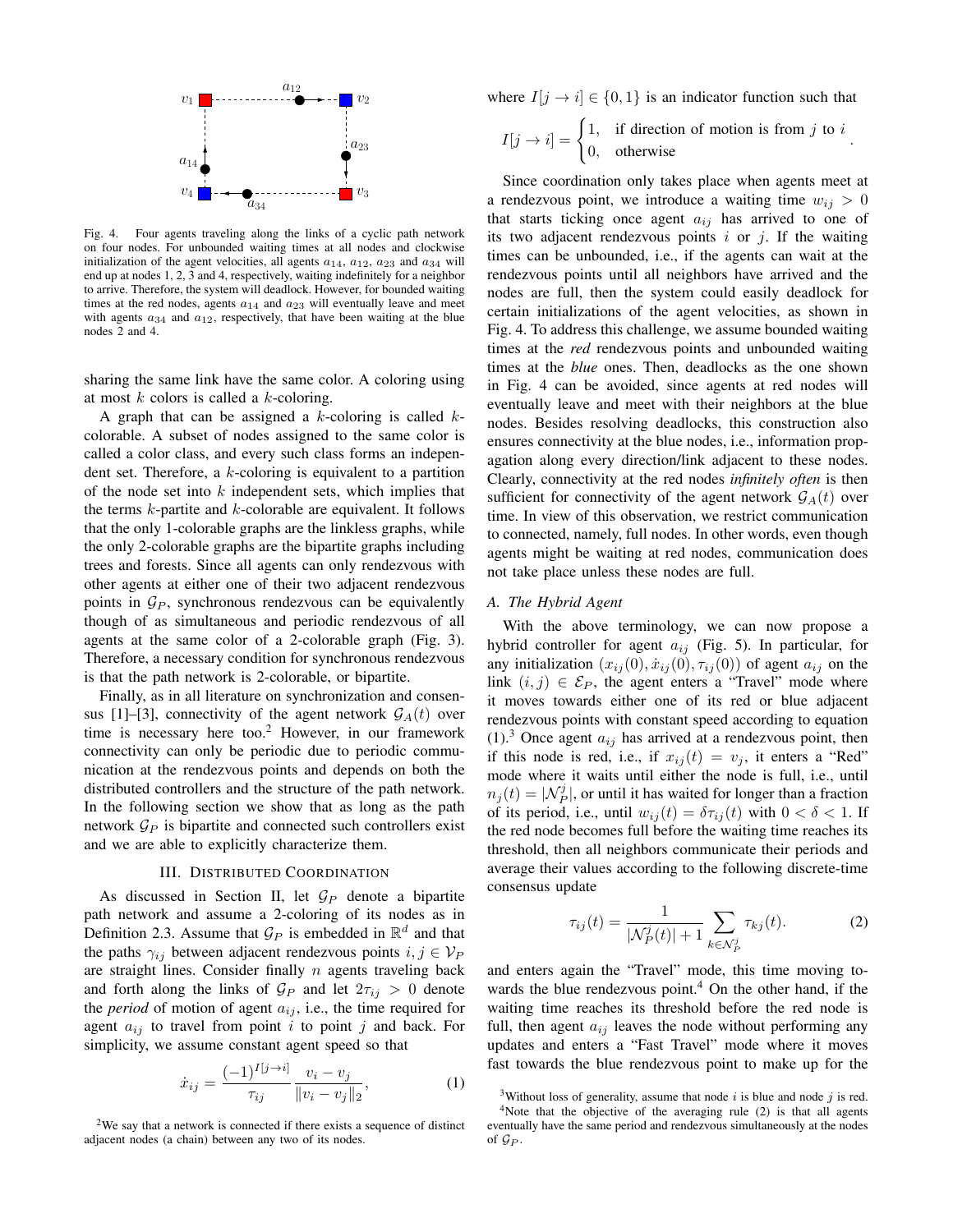

Fig. 5. Hybrid automaton of agent  $a_{ij}$  traveling along the link  $(i, j) \in$  $\mathcal{E}_P$ . The rendezvous points i and j correspond to blue and red nodes, respectively.

time spent while waiting. Clearly, the larger  $\delta$  is the more likely it is that the red node will eventually become full and communication will be established, but the less time is left to travel back to the blue node if connectivity at the red node fails. Therefore, there is a tradeoff involved in the choice of  $\delta$ , which is typically chosen to satisfy the maximum velocity specifications of the agents. As before, agent  $a_{ij}$  remains in the "Travel" or "Fast Travel" mode until it reaches the blue rendezvous point *i*, i.e., until  $x_{ij}(t) = v_i$ , when it enters the "Blue" mode. Once in the "Blue" mode, agent  $a_{ij}$  waits indefinitely until this node is full, i.e., until  $n_i(t) = |\mathcal{N}_P^i|$ , and when this happens, it averages its period with its neighbors as in equation (2) and jumps back to the "Travel" mode as before (Fig. 5).

## IV. CORRECTNESS OF THE OVERALL SYSTEM

Let  $\mathbb{A} = \times_{a_{ij} \in \mathcal{V}_A} \mathbb{A}_{ij}$  denote the composition (or product) of all individual agents  $A_{ij}$  which captures the properties of the overall system. To show that the system A of agents will eventually achieve synchronous rendezvous on the nodes of the bipartite network  $\mathcal{G}_P$  we need to show that eventually all rendezvous points are either full or empty, or equivalently that agents arrive simultaneously at the rendezvous points. Our result relies on the observation that our construction is essentially equivalent to a system of  $n$  harmonic oscillators each one described by

$$
y_{ij}(t) = \sin\left(\frac{2\pi}{p_{ij}}t + \theta_{ij}\right),\tag{3}
$$

 $\left(\frac{2\pi}{p_{ij}}w_{ij}\right)$  mod $2\pi$  is its phase. Then, the position of agent where  $p_{ij} = 2\tau_{ij}$  is the period of oscillation and  $\theta_{ij}$  =  $a_{ij}$  in  $\mathbb{R}^d$  is given by the convex combination

$$
x_{ij}(t) = \frac{y_{ij}(t) + 1}{2}v_i + \left(1 - \frac{y_{ij}(t) + 1}{2}\right)v_j, \quad (4)
$$

which can also be normalized to satisfy the constant speed assumption suggested in  $(1)$ .<sup>5</sup> Therefore, synchronous rendezvous of the  $n$  agents is equivalent to synchronization of the  $n$  harmonic oscillators described by (3), which can be achieved only if the agent network  $\mathcal{G}_A(t)$  is connected infinitely often. Synchronization of oscillators has been extensively studied when communication between adjacent oscillators does not depend on their states, i.e., their period and phase of oscillation [20] (see also literature on consensus [1]– [3], [10], [13]–[16]). However, in our case communication is state dependent and can only take place when the agents meet at a rendezvous point. Since, all blue nodes are connected infinitely often by construction, we only need to show that the red nodes are also connected over time. In particular, we have the following result.

*Proposition 4.1 (Connectivity of the red nodes):* If there do not exist periods  $\tau_{ij}$  that are integer multiples of each other, then there always exists a  $0 < \Delta < 1$  such that if  $\delta > \Delta$ , then the red rendezvous points are connected infinitely often. If periods that are integer multiples of each other exist, then connectivity of the red nodes depends on initialization.

*Proof:* Assume that no rendezvous at a red node has taken place yet. Then,  $G_A(t)$  consists of at least  $|\mathcal{V}_P|/2$ connected components, associated with connected blue nodes and isolated agents, and clearly no information can propagate in  $G_A(t)$ . Hence, the waiting times  $w_{ij}$  and periods  $\tau_{ij}$  of all agents  $a_{ij}$  remain constant.<sup>6</sup> Let j be the first red node where the agents  $a_{ij}$  with  $i \in \mathcal{N}_P^j$  rendezvous and denote by  $t_{ij} > 0$  the sequence of time instants that agent  $a_{ij}$  arrives at node  $j$ , given by

$$
\sin\left(\frac{2\pi}{2\tau_{ij}}(t_{ij}+w_{ij})\right)=1 \quad \Rightarrow \quad t_{ij}=2\tau_{ij}m_{ij}+\frac{1}{2}\tau_{ij}-w_{ij},
$$

for all  $m_{ij} = 0, 1, 2, \ldots$  Then, the agents rendezvous at node j if and only if  $|t_{ij} - t_{kj}| < \delta \tau_{ij}$  for all  $k \in \mathcal{N}_P^j$ , where without loss of generality it is assumed that agent  $a_{ij}$  has arrived first. Substituting the arrival times  $t_{ij}$  in the rendezvous condition above we get

$$
\left| m_{ij} - \frac{\tau_{kj}}{\tau_{ij}} m_{kj} + \underbrace{\left( \frac{1}{4} - \frac{w_{ij}}{2\tau_{ij}} - \frac{\tau_{kj}}{4\tau_{ij}} + \frac{w_{kj}}{2\tau_{ij}} \right)}_{\beta_{ik}} \right| < \frac{\delta}{2},
$$

or equivalently  $\overline{\phantom{a}}$ 

 $\overline{\phantom{a}}$  $\overline{\phantom{a}}$  $\overline{\phantom{a}}$ 

$$
m_{ij} - \left\lfloor \frac{\tau_{kj}}{\tau_{ij}} m_{kj} \right\rfloor - \left(\frac{\tau_{kj}}{\tau_{ij}} m_{kj}\right) \text{mod} 1 + \left\lfloor \beta_{ik} \right\rfloor + \beta_{ik} \text{mod} 1 \le \frac{\delta}{2}, \quad (5)
$$

<sup>5</sup>Note that coordination depends only on travel times and not on the specific motion patterns. In other words, our results hold for any motion schemes that satisfy the given travel times.

<sup>6</sup>Note that after waiting for time  $\delta \tau_{ij}$  at a red node, agent  $a_{ij}$  returns to its adjacent blue node in time  $(1 - \delta)\tau_{ij}$  (Fig. 5). Also, after the first rendezvous at a blue node, all involved agents share the same information and, therefore, keep arriving at this node simultaneously, until a rendezvous at an adjacent red node has taken place.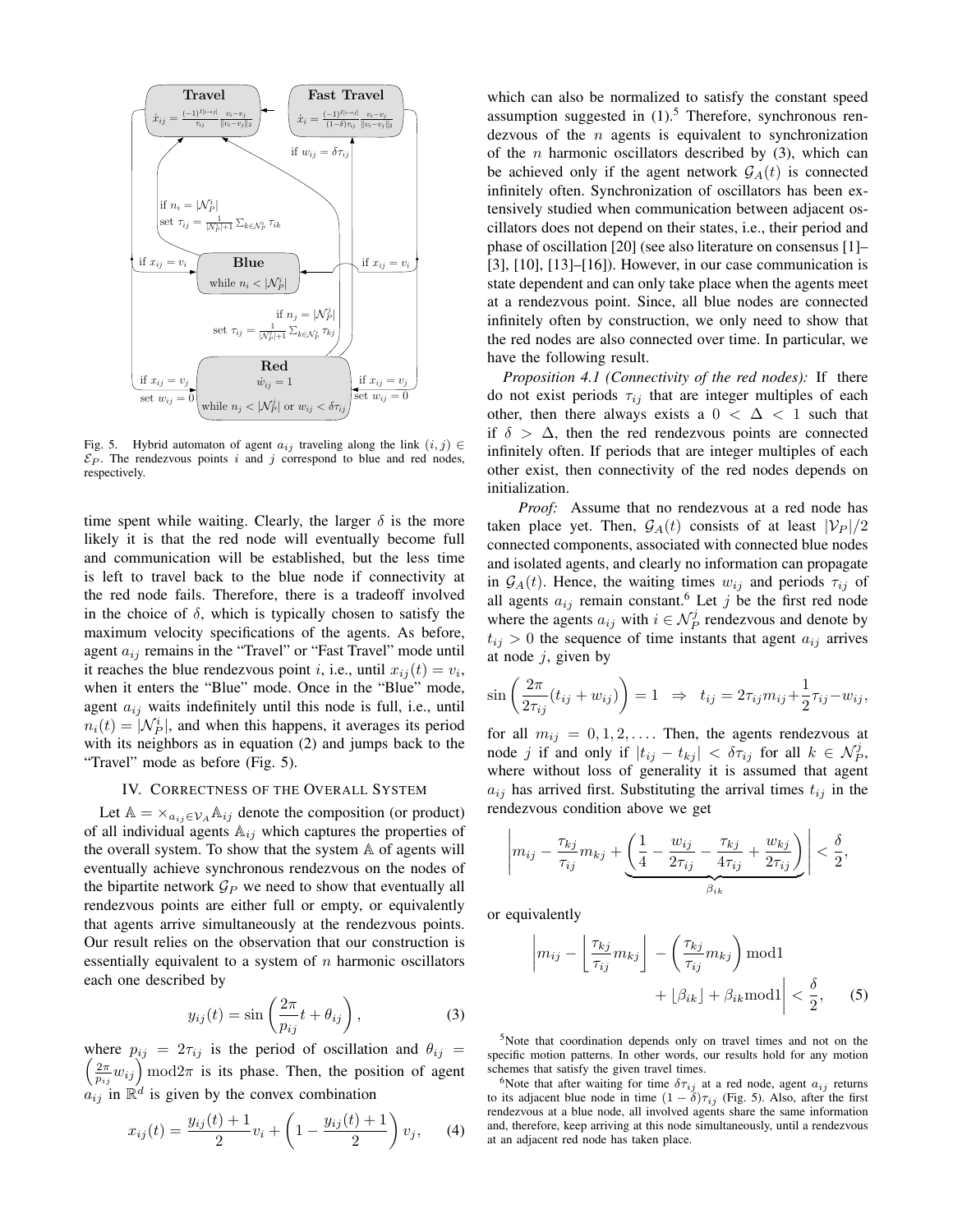where  $|x|$  and xmod1 denote the floor and residual of the real number  $x \in \mathbb{R}$ , respectively, i.e.,  $x = \lfloor x \rfloor + x \mod 1$ . Since  $w_{ij} < 2\tau_{ij}$ , we have that  $-\frac{3}{4} < \frac{1}{4} - \frac{w_{ij}}{2\tau_{ij}}$  $\frac{w_{ij}}{2\tau_{ij}}<\frac{1}{4}$  and  $w_{kj}$  $\frac{w_{kj}}{2\tau_{ij}}-\frac{\tau_{kj}}{4\tau_{ij}}$  $\frac{\tau_{kj}}{4\tau_{ij}} \leq \frac{3\tau_{kj}}{4\tau_{ij}}$  $\frac{\delta \tau_{kj}}{4\tau_{ij}}$ . Hence,

$$
|\beta_{ik}| \le \left\lfloor \frac{1}{4} - \frac{w_{ij}}{2\tau_{ij}} \right\rfloor + \left\lfloor \frac{w_{kj}}{2\tau_{ij}} - \frac{\tau_{kj}}{4\tau_{ij}} \right\rfloor + 1 < \left\lfloor \frac{3\tau_{kj}}{4\tau_{ij}} \right\rfloor + 1
$$
  

$$
\le \left\lfloor \frac{3\max_{a_{ij} \in \mathcal{V}_A} {\tau_{ij}} }{3\min_{a_{ij} \in \mathcal{V}_A} {\tau_{ij}} } \right\rfloor + 1,
$$

i.e.,  $\lfloor \beta_{ik} \rfloor$  is upper bounded as long as  $\min_{i,j \in \mathcal{V}_P} {\tau_{ij}} >$ 0, which is guaranteed due to boundedness of the agent velocities. Therefore, there exist finite integers  $m_{ij}, m_{kj} \geq 0$ such that

$$
m_{ij} = \left\lfloor \frac{\tau_{kj}}{\tau_{ij}} m_{kj} \right\rfloor - \left\lfloor \beta_{ik} \right\rfloor. \tag{6}
$$

Substituting equation (6) in (5) we get

$$
\left| \left( \frac{\tau_{kj}}{\tau_{ij}} m \right) \text{mod} 1 - \beta_{ik} \text{mod} 1 \right| < \frac{\delta}{2},\tag{7}
$$

which essentially represents a set of intervals of length  $\delta > 0$ centered at  $0 < \left\{ \int \frac{\tau_{kj}}{\tau_{kj}} \right\}$  $\left(\frac{\tau_{kj}}{\tau_{ij}}m\right) \bmod 1$   $\bigg\}_{m=0}^{\infty} < 1$ .<sup>7</sup> To show that the agents  $a_{ij}$  with  $i \in \mathcal{N}_P^j$  will eventually rendezvous at the red node  $j$  we need to show that there exist an integer m for which equation (7) is satisfied for  $0 < \delta < 1$ .

Assuming that the periods  $\tau_{ij}, \tau_{kj} > 0$  are rational numbers,<sup>8</sup> there exist positive integers  $\mu_{ik}, \nu_{ik} > 0$  such that

$$
\frac{\tau_{kj}}{\tau_{ij}} = \frac{\mu_{ik}}{\nu_{ik}},
$$

where  $\nu_{ik}$  is taken to be the smallest such integer. Then, the sequence  $\left\{ \left( \frac{\tau_{kj}}{\tau_{ij}} m \right) \bmod 1 \right\}_{m=0}^{\infty}$  essentially splits consecutive intervals of length  $\mu_{ik}$ , each one defined by end points obtained for  $m = qv_{ik}$  and  $m = (q + 1)v_{ik}$  with  $q = 0, 1, 2, \dots$ , into  $\nu_{ik}$  equal subintervals of length  $\frac{\mu_{ik}}{\nu_{ik}}$ each. This implies that there are exactly  $\nu_{ik} - 1$  distinct nonzero residuals  $\left(\frac{\tau_{kj}}{\tau_{kj}}\right)$  $\left(\frac{\tau_{kj}}{\tau_{ij}}m\right) \bmod 1$ , which repeat themselves periodically. Therefore, the quantity  $\beta_{ik} \text{mod} 1$  lies in one of the  $\nu_{ik}$  −1 distinct intervals of length  $\delta$  defined in (7) if their union covers the whole unit interval [0,1], i.e., if

$$
\frac{\delta}{2} > \frac{1}{2} \max_{l \le \nu_{ik}-1} \left| \left( \frac{\tau_{kj}}{\tau_{ij}} m_l \right) \text{mod} 1 - \left( \frac{\tau_{kj}}{\tau_{ij}} m_{l+1} \right) \text{mod} 1 \right|, \tag{8}
$$

where the index  $l > 0$  is such that

$$
m_{l+1} = \min_{m \le \nu_{ik}-1} \left\{ \left( \frac{\tau_{kj}}{\tau_{ij}} m \right) \bmod 1 > \left( \frac{\tau_{kj}}{\tau_{ij}} m_l \right) \bmod 1 \right\},\,
$$

i.e., such that  $m_l$  and  $m_{l+1}$  correspond to consecutive residuals. Condition (8) should hold for all agents  $a_{kj}$  with  $k \in \mathcal{N}_P^j$ , which gives

$$
\Delta = \max_{\substack{l \le \nu_{ik}-1 \\ i,k \in \mathcal{N}_P^j}} \left| \left( \frac{\tau_{kj}}{\tau_{ij}} m_l \right) \operatorname{mod} 1 - \left( \frac{\tau_{kj}}{\tau_{ij}} m_{l+1} \right) \operatorname{mod} 1 \right| < 1.
$$

 $7$ To simplify notation we have dropped dependence of m on indices.

Suppose now that there exist periods  $\tau_{ij}$  and  $\tau_{kj}$  that are multiples of each other. Then,  $\nu_{ik} = 1$  which gives  $\Delta = 1$ , i.e., connectivity of the red node  $j$  can not be guaranteed. Nevertheless, letting  $\tau_{kj} = \mu_{ik}\tau_{ij}$  with  $\mu_{ik} = 1, 2, \dots$  in equation (5), we get

$$
\left| m_{ij} - \mu_{ik} m_{kj} + \frac{1}{4} - \frac{w_{ij}}{2\tau_{ij}} - \frac{\mu_{ik}}{4} + \frac{w_{kj}}{2\tau_{ij}} \right| < \frac{\delta}{2},
$$

or equivalently

$$
\left| \left( \frac{\mu_{ik} - 1}{4} \right) \bmod 1 - \left( \frac{w_{ij} - w_{kj}}{2\tau_{ij}} \right) \bmod 1 \right| < \frac{\delta}{2}.
$$

Since  $\left(\frac{\mu_{ik}-1}{4}\right) \bmod 1 \in \left\{\frac{1}{4}, \frac{1}{2}, \frac{3}{4}\right\}$  we conclude that  $0 < \delta <$ 1 still exists as long as  $\frac{1}{4} < \left(\frac{w_{ij}-w_{kj}}{2\tau_{ij}}\right) \text{ mod } 1 < \frac{3}{4}$ . In other words connectivity of the red nodes depends on the initial phases of oscillation. Note that the above arguments can be applied iteratively to ensure that the red nodes are connected infinitely often. Note also that at the equilibrium, i.e., when  $\tau_{kj} = \tau_{ij}$  ( $\mu_{ik} = 1$ ) and  $w_{kj} = w_{ij}$ , setting  $\delta \rightarrow 0$  is sufficient for synchronization, as desired.

Proposition 4.1 together with the fact that the blue nodes are connected infinitely often by construction, implies that the agent network  $\mathcal{G}_A(t)$  is connected infinitely often too. Hence, we have the following result.

*Proposition 4.2 (Synchronous rendezvous):* If the conditions of Proposition 4.1 are satisfied, then synchronous rendezvous of all agents on the nodes of  $\mathcal{G}_P$  is guaranteed.

*Proof:* This result relies on the observation that updating of the period and phase of the oscillators defined in equation (3) is according to the following *average* and *minimum* consensus rules<sup>9</sup>

$$
\tau_{ij} = \frac{1}{|\mathcal{N}_P^j| + 1} \sum_{k \in \mathcal{N}_P^j} \tau_{kj} \tag{9}
$$

and

$$
w_{ij} = \min_{k \in \mathcal{N}_P^j} \{ w_{kj} \}.
$$
 (10)

If the conditions of Proposition 4.1 are satisfied, then the agent network  $G_A(t)$  is connected infinitely often and the periods and phases of all agents will eventually become equal (cf. [1]). Therefore, synchronous rendezvous will be achieved, since by (4) all agents will be simultaneously switching between their adjacent red and blue nodes.  $\blacksquare$ 

### V. SIMULATIONS

In this section we illustrate our approach on various bipartite path networks embedded in  $\mathbb{R}^2$ , for random initialization of the positions  $x_{ij}$ , periods  $\tau_{ij}$  and orientations of the agents on their assigned paths. As discussed above, we assume straight line paths and constant velocities that depend on the periods of motion according to equation (1). In all cases and for all agents, the waiting time is chosen to be 30% of the period of motion  $\tau_{ij}$ , i.e.,  $\delta = .3$ .

<sup>&</sup>lt;sup>8</sup>If initialized rational, equation (2) ensures that all periods remain rational for all time.

<sup>&</sup>lt;sup>9</sup>Note that agents with small phases arrive late at rendezvous points and do not need to wait for long. Since the agents leave a rendezvous point as soon as the last agent arrives, synchronization is with respect to the agent with smallest phase, hence, the minimum consensus rule.